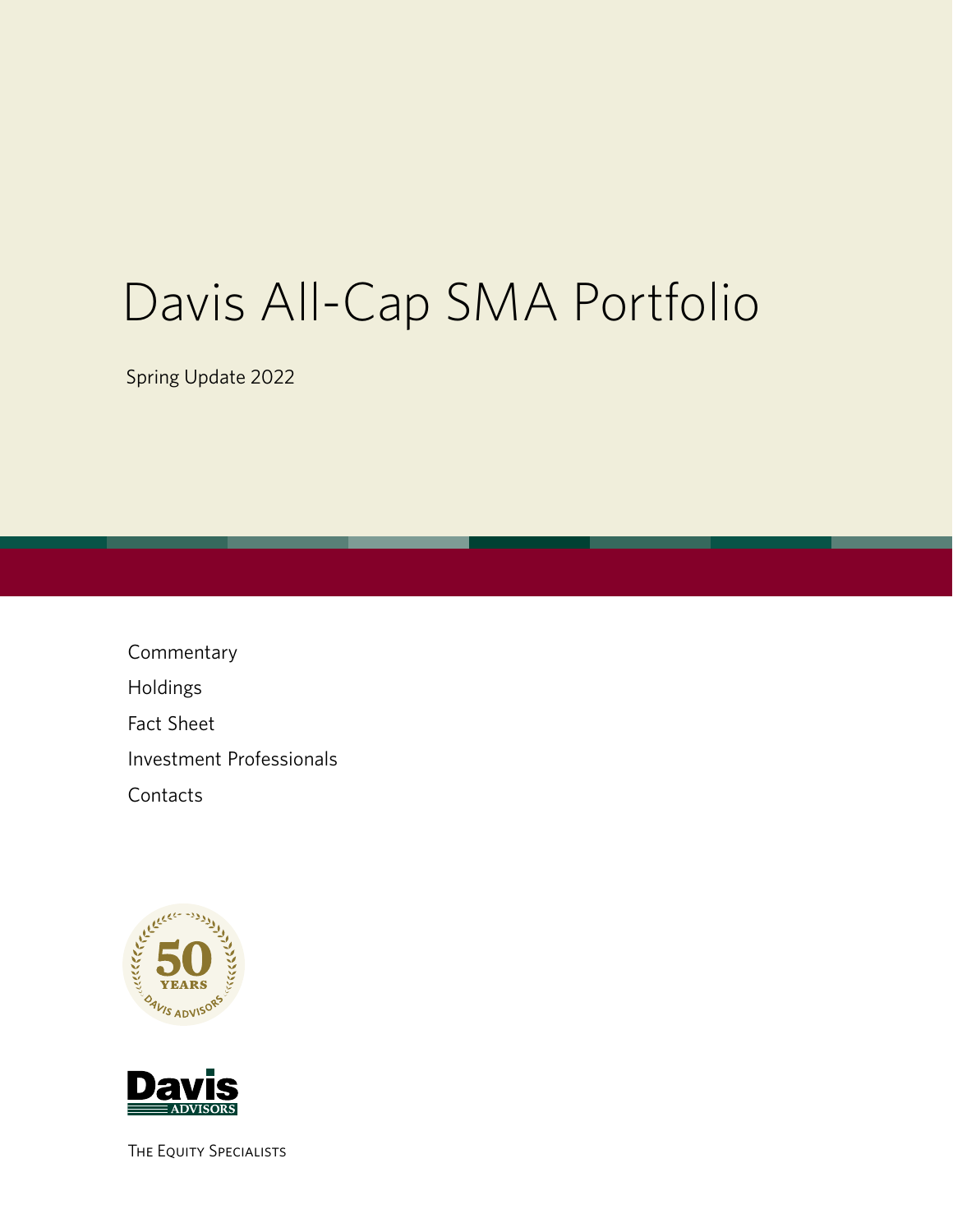

# **Portfolio Commentary**

### **Market Perspectives**

The stock market declined modestly in the first quarter of 2022 after delivering strong double digit returns in 2021. We believe selectivity will be critical to successfully navigating the many uncertainties today, including the war in Ukraine, inflation in commodities, lingering effects of COVID on the economy and rising interest rates. We see value in today's market within U.S. financials, technology, communication services and select industrial businesses.

The near term is indeed obscured, and understandably, that can give investors pause. It is reminiscent of times past when the world faced unquantifiable unknowns such as the Russian default in 1998 and the emerging market crisis that ensued, the sudden eruption of the first Gulf War in 1990, the 9/11 attacks and the real estate and global financial crisis of 2008–2009. Those were times when risk seemed open-ended and certainly beyond any precise negative quantification which the news headlines tend to highlight in the near term. One unwritten headline remains that the markets have a very long track record of proving their resilience in the face of challenges, however extreme, decade after decade, and that is a byproduct, in our view, of underlying resilient businesses.

In the U.S., the domestic economy is restarting from a suppressed point of economic activity brought about by COVID. That is welcome news, as is the fact that the recession was short-lived in relative terms and did not lead to a raft of bank losses and corporate failures as was the case in 2008–2009. The health of the banking

system underpinning the overall financing machine of the U.S. is solid, which can benefit economic expansion, since the ability to lend is intact. Employment is relatively full with the unemployment rate now around 4%, which is very low by historical standards.

Current domestic issues include questions about how far and how fast inflation may rise and whether it can be tamed without the shock of much higher interest rates and an economic recession. Interest rates were on the rise prior to COVID, came down during the worst of the pandemic, and now are poised to continue rising—as is evident in the actions by central banks whose public guidance is towards higher rates still.

As investors, we are concentrating our capital in businesses and industries that are capable, in our estimation, of weathering potential headwind conditions in the near term, whether they pertain to inflation, the health of the overall economy coming out of COVID or rising interest rates. Overall, we believe the portfolio is composed of highly durable businesses that are positioned well to generate substantial profits over the long term and according to a wide range of scenarios.

On the question of domestic inflation, the sources of upward price pressures are in no small measure related to COVID-driven disruptions to the global supply chain and to the knock-on effects of the Ukraine-Russia conflict (as far as energy and food prices are concerned, most notably). We do not know how quickly or when exactly the supply chain issues will begin to improve nor how or when the conflict in Eastern Europe will end, but we are cognizant of the

This report includes candid statements and observations regarding investment strategies, individual securities, and economic and market conditions; however, there is no guarantee that these statements, opinions or forecasts will prove to be correct. Equity markets are volatile and an investor may lose money. **Past performance**  is not a guarantee of future results. Unless otherwise noted, all performance information is gross and as of  $3/31/22$ . The investment strategies described herein are those of Davis Advisors. These materials are being provided for illustrative and informational purposes only. The information contained herein is obtained from multiple sources that are believed to be reliable. However, such information has not been verified, and may be different from the information included in documents and materials created by the sponsor firm in whose investment program a client participates. Some sponsor firms may require that these Davis Advisors materials are preceded or accompanied by investment profiles or other documents or materials prepared by such sponsor firms, which will be provided upon a client's request. For additional information, documents and/or materials, please speak to your Financial Advisor.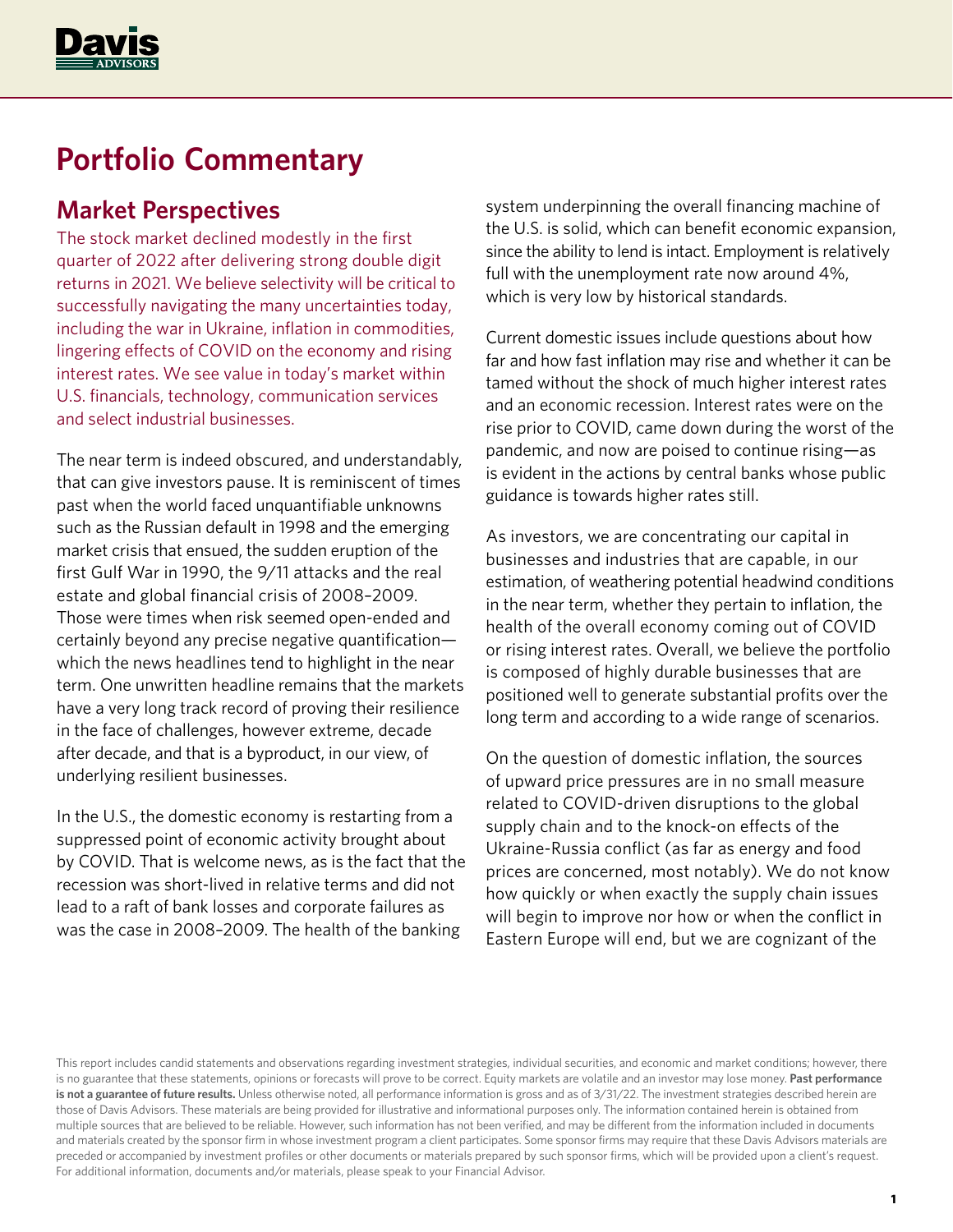reality that spikes in inflation can eventually moderate and commodity prices can fall, just as they have both risen dramatically in a short period of time. To the extent inflationary pressures persist, we continue to lean towards relatively capital-light industries.

Higher inflation is prompting central banks in multiple regions to raise interest rates. We do not believe that the current level of interest rates should unduly constrain the U.S. economy. There is no rule that stocks and the economy cannot thrive in rising or even higher interest rate environments—within reason, of course.

The U.S. economy may slow, given much higher interest rates, but our system has demonstrated a capacity to expand in, and endure, significantly higher rates versus these still historically low levels. As rates rise, we must be ever more cautious on valuations we pay to own even best-in-class businesses in the portfolio. We are actively and consciously positioning holdings prudently such that our total portfolio earnings multiple is much lower than the S&P 500 Index—with comparable earnings per share growth over the last five years.

#### Selective, Attractive Growth, Undervalued

|                     | Portfolio | Index |
|---------------------|-----------|-------|
| <b>Holdings</b>     | 37        | 1,506 |
| EPS Growth (5 Year) | 18.7%     | 18.6% |
| $P/E$ (Forward)     | 10.6x     | 19.8x |

Whatever the future holds in the near term, it is inherently unpredictable now as it is always. For this reason, we position our portfolio without making false precision point predictions, but rather by selecting and organizing investments such that we are prepared for a wide range of scenarios. That leads us to business models and sectors that can theoretically continue growing revenues and profits even in the face of somewhat higher inflation, rising interest rates and factors including overseas geopolitics.

### **Portfolio Review**

The portfolio declined modestly in absolute terms during first quarter 2022. Its strength lies in the financial soundness of our businesses, the diversification achieved by investment in multiple sectors and underlying industries and the forward price-to-earnings multiple of the whole.

For the first three months of 2022, Davis All-Cap SMA Portfolio declined slightly less than the −4.6% return of the S&P 1500 Index. The decline in our portfolio year-to-date reflected general market trends to some extent, but was cushioned somewhat by the relatively favorable performance of financials and by select international holdings secondarily. What is most important to know is that our businesses represent durable, proven entities that have been through times of inflation, higher and lower interest rates, recessions, political crises and other types of adverse conditions. By definition, many of them have weathered such storms over the course of their long operating histories, which in some cases span more than a century.

The future may be different from the past in many respects. However, we maintain that competitively advantaged industry leaders with strong balance sheets and proven profit models should be able to demonstrate their time-tested ability to adapt to changing times, even if we cannot divine the future environment in perfectly specific terms.

Looking ahead, the portfolio is positioned such that our largest sector weightings (in descending order) are financials, healthcare, industrials, information technology, communication services and consumer discretionary, respectively.

Within the broad rubric of financial services are banks, conglomerates with significant financial businesses and property casualty insurers and reinsurers, among others. Banks in the portfolio, such as Wells Fargo,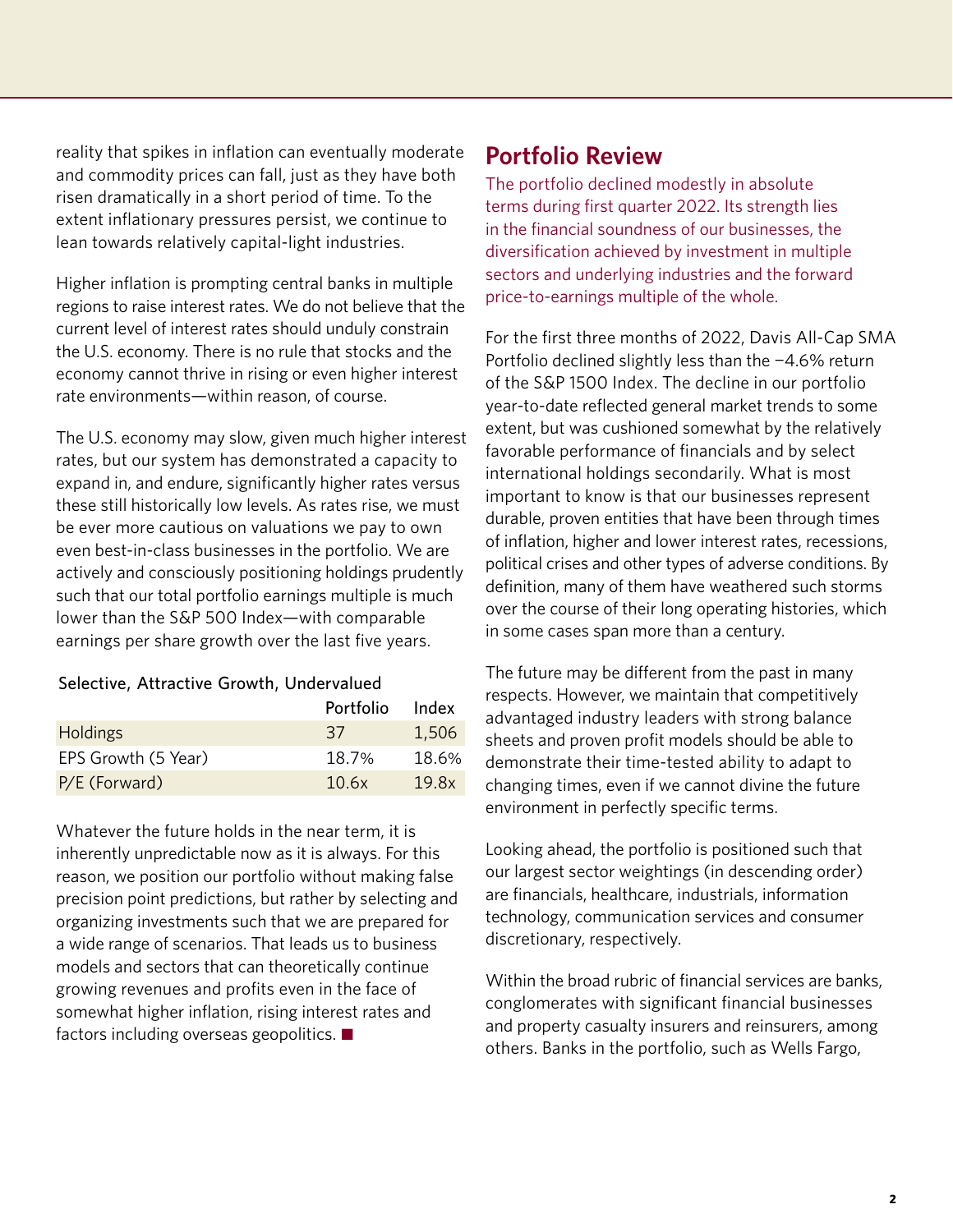are well-capitalized at this time, and we anticipate the lending environment to be sound overall as long as the credit quality of borrowers, loan demand and payments volumes are strong.<sup>1</sup> Should interest rates tip the economy into a recession, we believe our bank holdings have more than enough excess capital to ride out recessionary conditions while still earning and distributing tens of billions of dollars in cash flow as a group.

Our healthcare holdings include insurers that sell the customary health insurance products and services that one would expect, but they also possess and invest heavily in technology solutions aimed at reducing the cost burdens of the healthcare system, improving patient services, incentivizing compliance with prescription medications and so forth. Our healthcare investment also includes an independent lab and diagnostics company and the largest maker of generic drugs in the world, respectively.

The portfolio's exposure to industrials includes Raytheon, a global leader in aerospace and defense. The portfolio also holds several building product and manufacturing companies of fiberglass insulation, roofing, heating, ventilation and cooling. Leading companies with dominant market shares, strong operating performance and competitive moats appear poised to benefit from current industrial production growth trends.

Within the information technology, communication services and consumer discretionary portions of the portfolio, we are similarly invested in largescale businesses in growing industries where scale advantages matter a great deal. These businesses exist both in the online and offline worlds and touch industries as wide-ranging as e-commerce, online search and advertising, social media, semiconductors and cloud computing, among others. Companies in the portfolio range from dominant e-commerce and cloud computing businesses like Amazon to global software giants such as SAP. Our expectation is that these industries will continue to produce above-average growth relative to the broader market as a whole and that our holdings will capture a disproportionate share of their end markets' potential.

Overall, we have high conviction in the financial soundness of our businesses, the diversification achieved across the portfolio's multiple sectors and underlying industries and the forward price-toearnings multiple of the whole, which currently stands at 10.6x—far lower than the corresponding multiple for the S&P 1500 Index. In a sense, these are certainly intended as risk mitigators and, given growth rates and multiples, total return enhancers as well, a combination that we feel is both prudent and rational.  $\blacksquare$ 

**1.** Holdings discussed in this commentary are selected according to objective, non-performance-based criteria. They are chosen each quarter according to a consistent methodology based on their weight in the Davis Advisors All-Cap model portfolio as well as recent purchases and recent sales and are intended only as illustrations of the Davis Investment Discipline. They are not recommendations to buy, sell or hold any security. Individual account holdings may vary.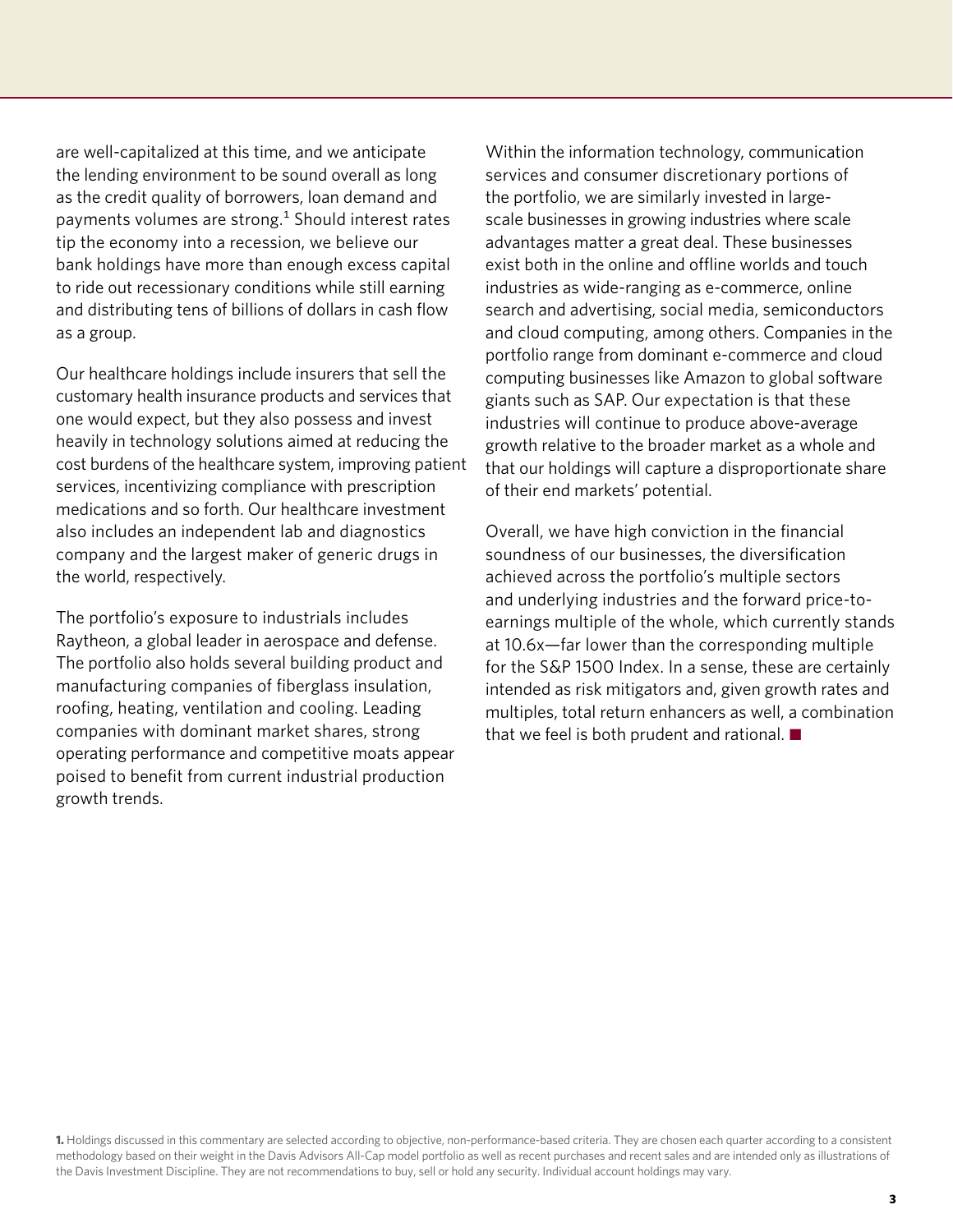### **Outlook**

Today's headwinds may have lingering aftereffects for years and perhaps decades to come, but we are confident that our portfolio's investments in strong, nimble enterprises with sound financials, serving wide-ranging and remunerative markets, will be well-equipped to cope with future eventualities.

Looking ahead, the problems referenced earlier are long-tailed issues that will have a multitude of implications for years and possibly decades to come. They set the general conditions in which one can expect to manage investments for some time. For this reason, we believe resiliency, adaptability, financial and brand strength, participation in large and profitable end markets and a prudent degree of diversification will be key to generating results in equities over the coming decade. These are attributes that are important in any environment, but are especially so in low visibility times.

At Davis Advisors, we seek to purchase durable, growing businesses at value prices and hold them for the long term. Since our firm's inception over 50 years ago, we have adhered to the same, timetested investment philosophy and rigorous research process of buying durable businesses at attractive prices and holding them for the long term. The more than \$2 billion Davis Advisors, the Davis family and Foundation, and our employees have invested in similarly managed accounts and strategies remains a true sign of our commitment to and conviction in this enduring philosophy.<sup>2</sup>

Thank you for your continued support, and we look forward to continuing our investment journey together.  $\blacksquare$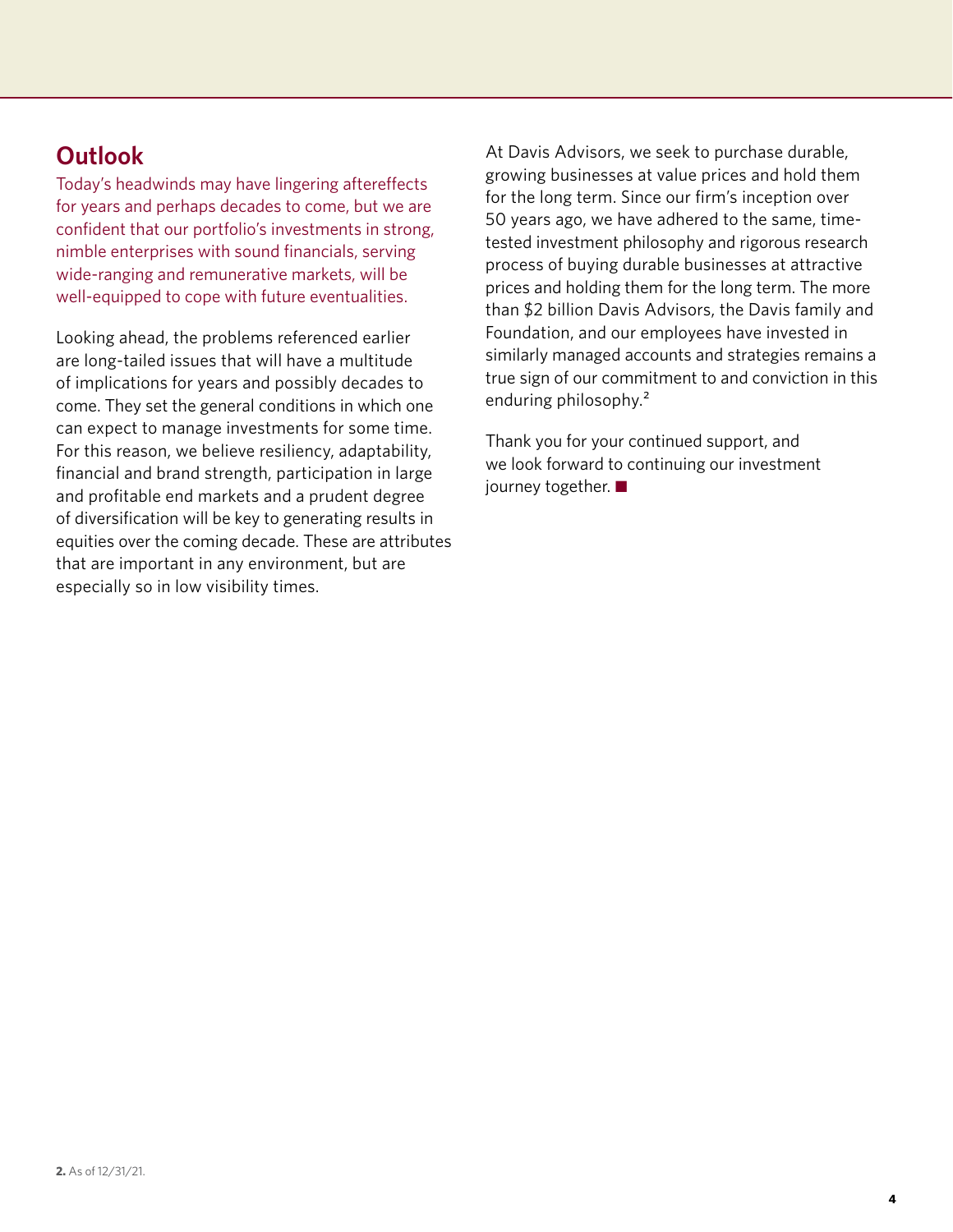

# **Davis All–Cap SMA Portfolio Holdings**

High Conviction. Different from the Index.

| <b>Holding</b>                 | Portfolio (%) | S&P 1500 Index (%) |
|--------------------------------|---------------|--------------------|
| <b>Wells Fargo</b>             | 7.0%          | 0.5%               |
| Cigna                          | 6.9           | 0.2                |
| UnitedHealth Group             | 5.9           | 1.2                |
| U.S. Bancorp                   | 5.4           | 0.2                |
| <b>Owens Corning</b>           | 5.3           | 0.0                |
| Capital One Financial          | 5.2           | 0.1                |
| Viatris                        | 5.2           | 0.0                |
| Quest Diagnostics              | 4.8           | 0.0                |
| Markel                         | 3.8           |                    |
| Alphabet                       | 3.6           | 3.9                |
| <b>Teck Resources</b>          | 3.0           |                    |
| <b>Berkshire Hathaway</b>      | 2.9           | 1.6                |
| Darling Ingredients            | 2.8           | 0.0                |
| Intel                          | 2.5           | 0.5                |
| Johnson Controls International | 2.3           | 0.1                |
| AIA Group                      | 2.2           |                    |
| <b>Carrier Global</b>          | 2.2           | 0.1                |
| Eaton                          | 2.2           | 0.2                |
| <b>Applied Materials</b>       | 2.1           | 0.3                |
| Amazon.com                     | 1.8           | 3.4                |
| Ferguson                       | 1.8           |                    |
| <b>Texas Instruments</b>       | 1.8           | 0.4                |
| <b>CVS Health</b>              | $1.7$         | 0.3                |
| JD.com                         | 1.7           |                    |
| Humana                         | 1.4           | 0.1                |
| Oracle                         | 1.2           | 0.3                |
| Raytheon Technologies          | 1.2           | 0.4                |
| Microsoft                      | 1.1           | 5.6                |
| <b>Meta Platforms</b>          | 1.0           | 1.2                |
| Vimeo                          | 1.0           |                    |
| <b>IAC</b>                     | 0.9           |                    |
| Alibaba Group Holding          | 0.8           |                    |
| Prosus                         | 0.8           |                    |
| SAP                            | 0.8           |                    |
| <b>Clear Secure</b>            | 0.6           |                    |
| VMware                         | 0.5           |                    |
| Vroom                          | 0.1           |                    |
| CASH                           | 4.5           |                    |
|                                | 100.0%        |                    |

March 31, 2022

The securities listed on the left are representative of a model Davis All–Cap SMA Portfolio as of the indicated date. Portfolio holdings may change over time. Individual accounts may contain different securities. There is no assurance that any securities listed herein will remain in an individual account at the time you receive this report. The securities listed for the S&P 1500 Index are not representative of the entire portfolio, which consists of 1,506 securities. The information provided should not be considered a recommendation to buy or sell any particular security. There can be no assurance that an investor will earn a profit and not lose money.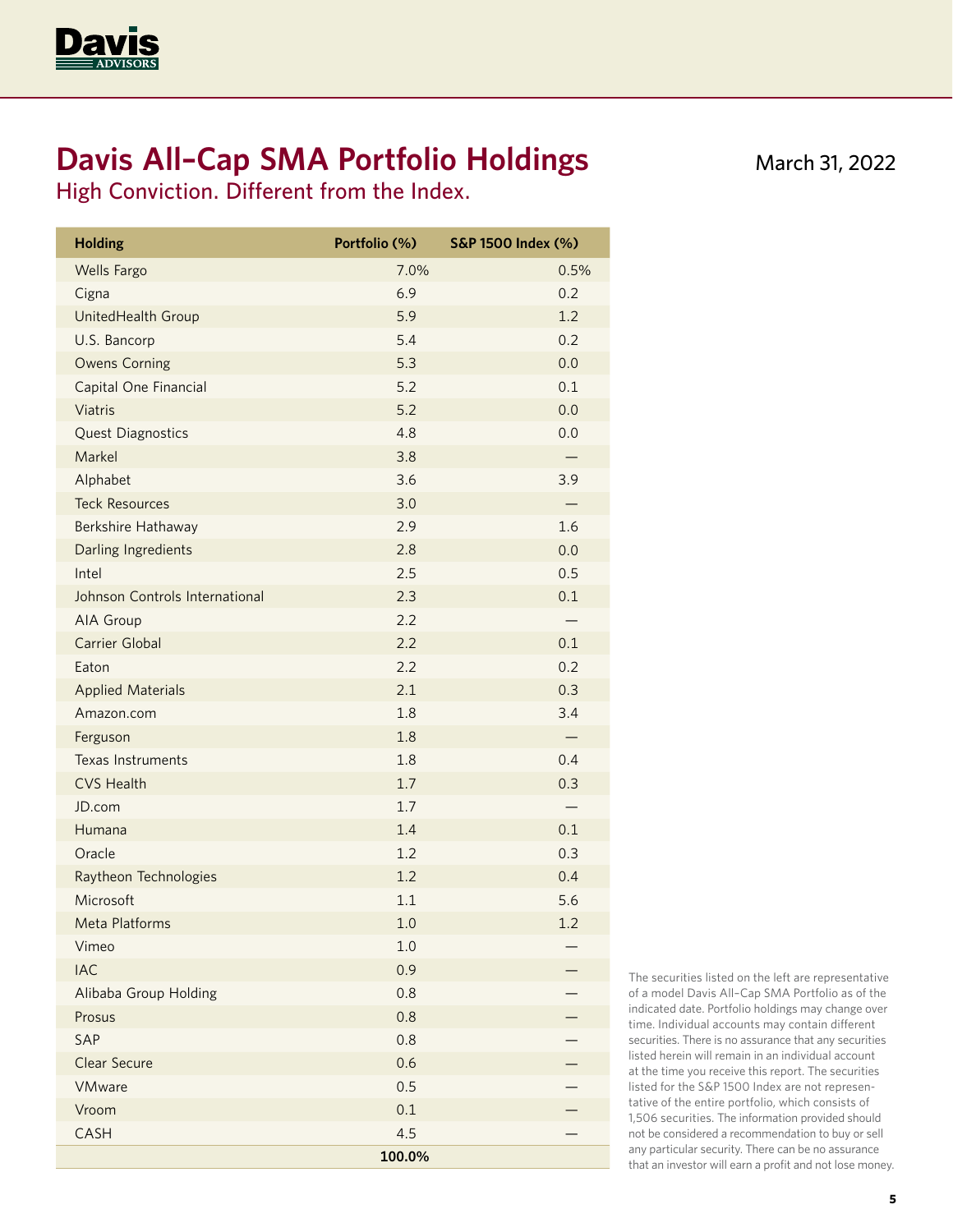

# **Davis All-Cap SMA Portfolio**

**Davis All-Cap SMA is a portfolio of small, medium and large companies selected using the time-tested Davis Investment Discipline. As one of the largest investors in the strategy, we have a unique commitment to client stewardship.1**

#### **Unique Attributes of Davis All-Cap SMA Portfolio**

- **Equity-Focused Research Firm:**  Established in 1969, Davis is a leading specialist in equity investing. Our primary focus on research and unique investment discipline has built wealth for our clients over the long term.
- **Portfolio of Best of Breed Businesses:** Utilizing rigorous independent research, we invest in durable, wellmanaged businesses with sustainable competitive advantages and attractive long-term growth prospects selling at a discount to their true value.
- **Flexible, Opportunistic Approach:**  The Portfolio can opportunistically invest across all market caps, sectors and industries. We believe in a bottom-up stock selection process and in not mirroring the benchmark index.
- **We Are One of the Largest Investors:** We have a unique commitment to stewardship, generating attractive long-term results and managing risks.

#### **Experienced Management**

The research team has an average of 23 years investment experience.

| Top 10 Holdings <sup>2</sup> | Portfolio | Index |
|------------------------------|-----------|-------|
| <b>Wells Fargo</b>           | 7.0%      | 0.5%  |
| Cigna                        | 6.9       | 0.2   |
| UnitedHealth Group           | 5.9       | 1.2   |
| U.S. Bancorp                 | 5.4       | 0.2   |
| <b>Owens Corning</b>         | 5.3       | 0.0   |
| Capital One Financial        | 5.2       | 0.1   |
| Viatris                      | 5.2       | 0.0   |
| <b>Quest Diagnostics</b>     | 4.8       | 0.0   |
| Markel                       | 3.8       |       |
| Alphabet                     | 3.6       | 3.9   |

### March 31, 2022

#### **Market Capitalization**

| Large Cap | 91.7% |
|-----------|-------|
| Mid Cap   | -7.1  |
| Small Cap | 1.2   |

| Sectors <sup>3</sup>          | Portfolio | Index |
|-------------------------------|-----------|-------|
| <b>Financials</b>             | 27.9%     | 12.3% |
| Health Care                   | 27.1      | 13.3  |
| Industrials                   | 15.7      | 8.7   |
| Information Technology        | 11.1      | 25.9  |
| <b>Communication Services</b> | 6.8       | 8.8   |
| Consumer Discretionary        | 5.4       | 12.1  |
| Materials                     | 3.1       | 3.0   |
| <b>Consumer Staples</b>       | 2.9       | 5.9   |
| Energy                        |           | 3.9   |
| <b>Real Estate</b>            |           | 3.3   |
| Utilities                     |           | 28    |

### **Davis All-Cap SMA Portfolio Has Grown Client Wealth Over the Long Term4** (\$100,000 Hypothetical Investment)



*Net Average Annual Total returns as of March 31, 2022, for Davis Multi-Cap Equity SMA Composite with a 3% maximum wrap fee: 1 year, 1.06%; 5 years, 9.34%; 10 years, 10.15%. The performance presented represents past performance and is not a guarantee of future results. Total return assumes reinvestment of dividends. Investment return and principal value will vary so that an investor may lose money. For current, quarterly returns, please ask your financial advisor to contact Davis Advisors. Current performance may be higher or lower.* The investment strategies described herein are those of Davis Advisors. These materials are being provided for illustrative and informational purposes only. The information contained herein is obtained from multiple sources that are believed to be reliable. However, such information has not been verified, and may be different from the information included in documents and materials created by the sponsor firm in whose investment program a client participates. Some sponsor firms may require that these materials are preceded or accompanied by investment profiles or other documents or materials prepared by such sponsor firms, which will be provided upon a client's request. For additional information, documents and/or materials, please speak to your Financial Advisor. **1.** As of 12/31/21. This includes Davis Advisors, the Davis family and Foundation, and our employees. **2.** For information purposes only. Not a recommendation to buy or sell any security. **3.** Sources: Davis Advisors and Wilshire Atlas. **4.** Net of fees. As of 3/31/22.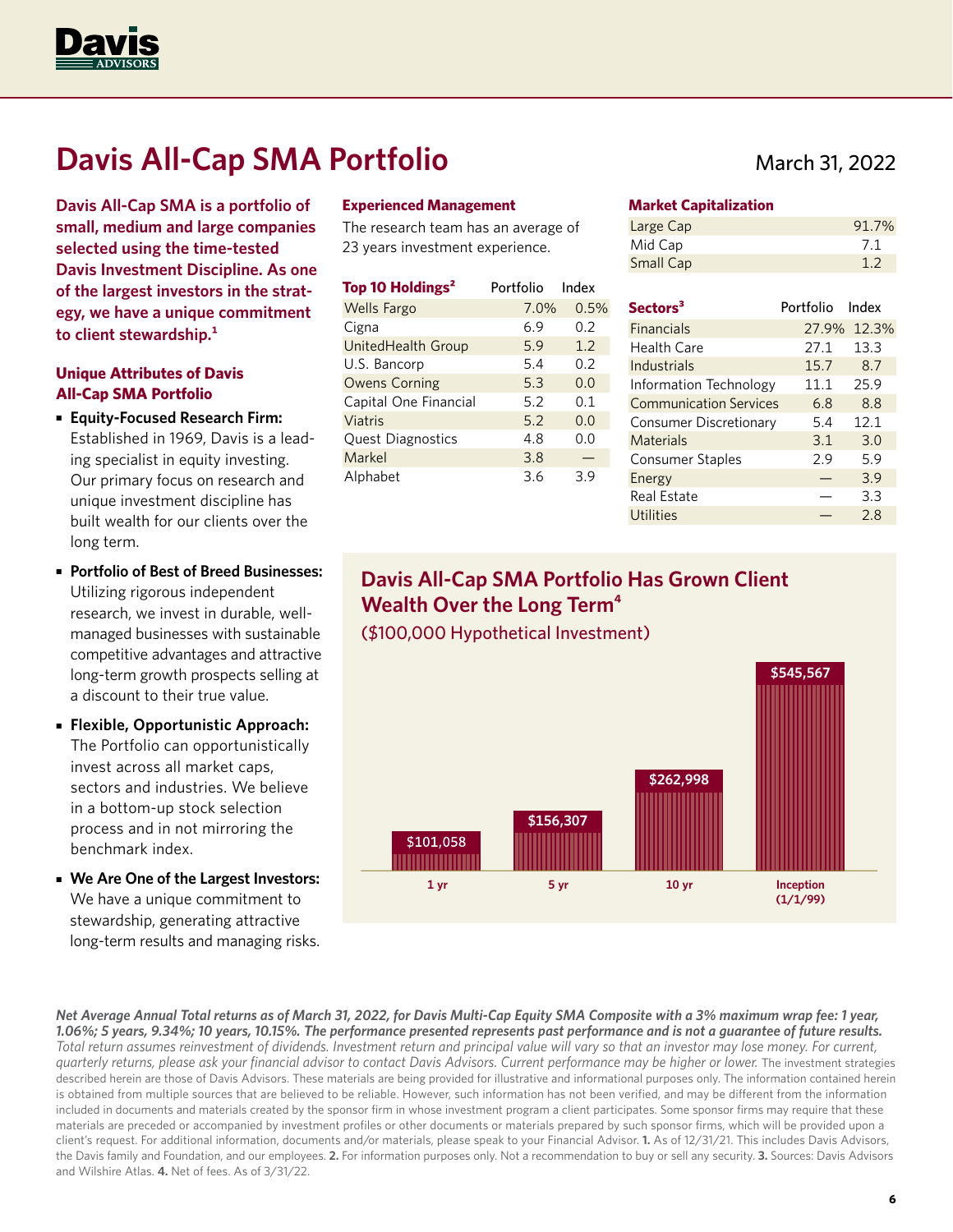

## **Investment Professionals**

**Christopher C. Davis** joined Davis Advisors in 1989. He has almost 35 years experience in investment management and securities research. Mr. Davis received his M.A. from the University of St. Andrews in Scotland.

**Danton G. Goei** joined Davis Advisors in 1998. Mr. Goei received his B.A. from Georgetown University and his M.B.A. from The Wharton School. He was previously employed at Bain & Company, Morgan Stanley Asia Ltd. and Citicorp. Mr. Goei speaks multiple languages and has lived in Europe, Asia and currently resides in New York City.

**Dwight C. Blazin** joined Davis Advisors in 1995. He was previously a consultant for IT Consulting and Systems Design. Mr. Blazin received his B.A. from Brigham Young University and his M.A. and Ph.D. from New York University.

**Darin Prozes** joined Davis Advisors in 2004. He previously worked for the Parthenon Group, a strategy consulting firm. Mr. Prozes received his B.A. from Princeton University and his M.B.A. from Stanford University.

**Pierce B.T. Crosbie, CFA** joined Davis Advisors in 2008. Previously, he worked as a research analyst at Davidson Kempner Capital Management and in mergers and acquisitions at RBC Capital Markets. Mr. Crosbie received his B.A. from McGill University, his M.B.A. from the Harvard Business School and is a CFA charter holder.

**Edward Yen** joined Davis Advisors in 2013. Previously, he worked at Dodge & Cox and Lehman Brothers. Mr. Yen received his B.S. from the University of California, Berkeley and his M.B.A. from Stanford University.

**Sobby Arora, CFA** joined Davis Advisors in 2017. Previously, he worked as a research analyst at Federated Global Investment Management and ING Investment Management. Mr. Arora received his B.A. from Colgate University, his M.B.A. from The Stern School of Business and is a CFA charter holder.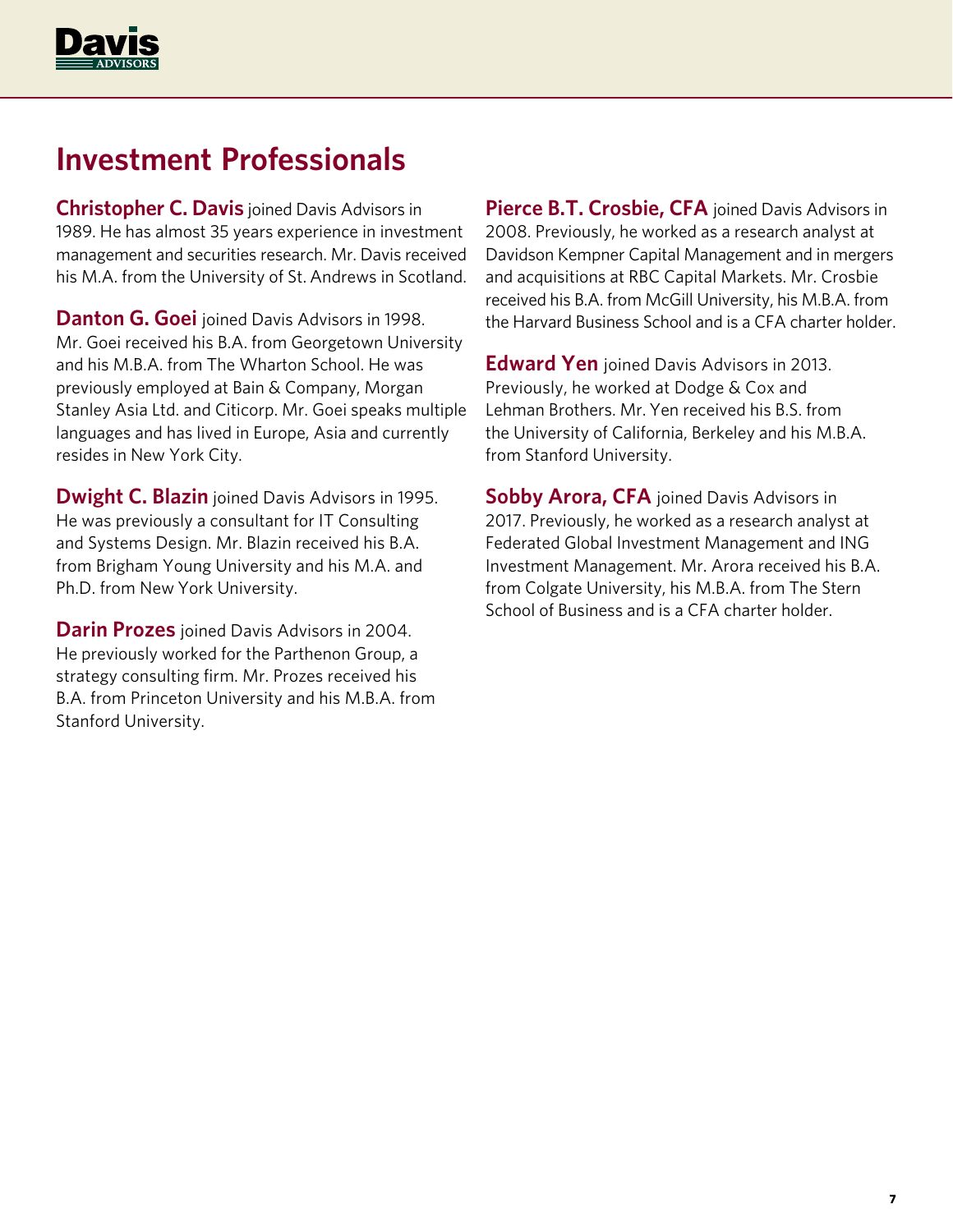

# **Contacts**

Financial Advisor Support and Literature Requests: 800-717-3477 davisfunds.com

Dodd Kittsley, National Director 212-891-5578, dkittsley@dsaco.com

Ed Snowden, Manager, Regional Representatives 800-717-3477 Ext. 2267, esnowden@dsaco.com

Contact Regional Directors or Regional Representatives to arrange meetings or for information on our investment process, philosophy and performance.

| $\mathbf{1}$   | Joe Emhof<br>Jon Franke               | <b>West Coast</b> Alaska, California, Hawaii, Oregon, Washington<br><b>Regional Director</b><br>Senior Regional Representative                                                  | 800-717-3477 Ext. 3786<br>800-717-3477 Ext. 2663 | jemhof@dsaco.com<br>jfranke@dsaco.com     |
|----------------|---------------------------------------|---------------------------------------------------------------------------------------------------------------------------------------------------------------------------------|--------------------------------------------------|-------------------------------------------|
| 2              | Dan Steichen<br>Sean Lynch            | Central Arizona, Colorado, Idaho, Iowa, Montana, Nebraska, Nevada, New Mexico, North Dakota, South Dakota, Utah, Wyoming<br>Regional Director<br>Senior Regional Representative | 800-717-3477 Ext. 2262<br>800-717-3477 Ext. 2675 | dsteichen@dsaco.com<br>slynch@dsaco.com   |
| 3              | <b>Bill Coughlin</b><br>Nancy Brennan | Great Lakes Illinois, Indiana, Kentucky, Minnesota, Southern Ohio, Wisconsin<br><b>Regional Director</b><br>Senior Regional Representative                                      | 800-717-3477 Ext. 3783<br>800-717-3477 Ext. 2679 | bcoughlin@dsaco.com<br>nbrennan@dsaco.com |
| 4              | <b>Mark Giles</b><br>Marty Smith      | South Central Arkansas, Kansas, Louisiana, Missouri, Oklahoma, Tennessee, Texas<br><b>Regional Director</b><br>Senior Regional Representative                                   | 800-717-3477 Ext. 6908<br>800-717-3477 Ext. 2674 | mgiles@dsaco.com<br>martysmith@dsaco.com  |
| 5              | <b>Peter Yensel</b><br>Mike Longoni   | Southeast Alabama, Florida, Georgia, Mississippi, Puerto Rico<br><b>Regional Director</b><br>Senior Regional Representative                                                     | 800-717-3477 Ext. 3785<br>800-717-3477 Ext. 2261 | pyensel@dsaco.com<br>mlongoni@dsaco.com   |
| 6              | J.P. Raflo<br>Mari Downey             | Mid-Atlantic Maryland, North Carolina, South Carolina, Virginia, Washington DC, West Virginia<br><b>Regional Director</b><br>Senior Regional Representative                     | 800-717-3477 Ext. 6905<br>800-717-3477 Ext. 2665 | jraflo@dsaco.com<br>mdowney@dsaco.com     |
| $\overline{7}$ | <b>Reed Finley</b><br>Danny Hardy     | North Atlantic Delaware, New Jersey, Northern Ohio, Pennsylvania<br><b>Regional Director</b><br>Regional Representative                                                         | 800-717-3477 Ext. 6906<br>800-717-3477 Ext. 2677 | rfinley@dsaco.com<br>dhardy@dsaco.com     |
| 8              | <b>Steve Coyle</b><br>Danielle Irwin  | Northeast Maine, Massachusetts, Michigan, New Hampshire, Northern New York, Rhode Island, Vermont<br><b>Regional Director</b><br>Senior Regional Representative                 | 800-717-3477 Ext. 3790<br>800-717-3477 Ext. 2682 | coyle@dsaco.com<br>dirwin@dsaco.com       |
| 9              | Jim Ambrosio<br><b>Laurel Hardy</b>   | <b>New York City</b> Connecticut, Southern New York<br><b>Regional Director</b><br>Senior Regional Representative                                                               | 800-717-3477 Ext. 3787<br>800-717-3477 Ext. 2683 | jambrosio@dsaco.com<br>lhardy@dsaco.com   |